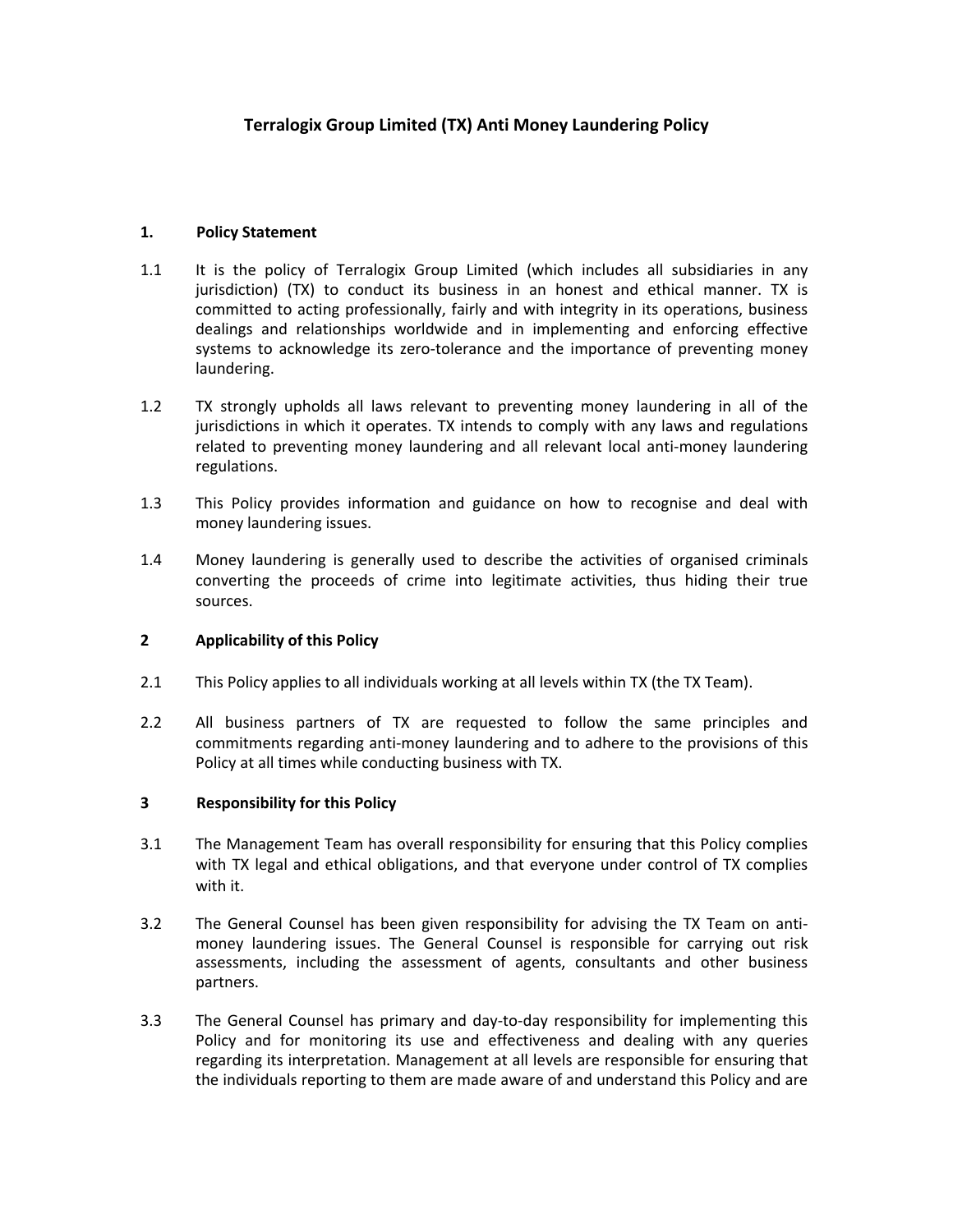given adequate and regular training. The contact details for the General Counsel is GC@terralogix.ai.

3.4 Should you have any questions or queries in respect of this Policy, or if you are in any doubt as to the appropriate procedures set out under this Policy, please contact the General Counsel.

### **4 Responsibilities and Protection**

- 4.1 You must ensure that you read, understand and comply with this Policy.
- 4.2 The prevention, detection and reporting of money laundering and its other forms are the responsibility of all those working for or with TX. The TX Team and business partners are required to avoid any activity that might lead to or suggest a breach of this Policy.
- 4.3 Any transaction, no matter how seemingly insignificant, that might give rise to a violation of this Policy and/or any applicable Anti-Money Laundering Laws must be reported immediately to the General Counsel.
- 4.4 Any member of the TX Team who breaches this Policy will face disciplinary action which could result in dismissal for gross misconduct. We reserve the right to terminate the contractual relationship with a member of the TX Team or business partners if they breach this Policy.
- 4.5 TX strives to encourage openness and will support anyone who raises genuine concerns in good faith under this Policy, even if they turn out to be mistaken.
- 4.6 TX is committed to ensuring that no one suffers any detrimental treatment as a result of their good faith reporting of their suspicion under this Policy. If you believe that you have suffered any such treatment, inform the General Counsel immediately.

#### **5 Indicators for suspicion of money laundering activities**

- 5.1 It is not possible to provide an exhaustive list of the ways to identify money laundering. However, the following are examples of possible indicators of suspicion for money laundering activity (Red Flags):
	- (a) transactions which have no apparent purpose, and which make no obvious economic sense;
	- (b) transactions being requested without reasonable explanation, out of the ordinary range of services normally requested or is outside the experience of TX in relation to the particular client/business partner;
	- (c) refusal to provide the information requested without reasonable explanation;
	- (d) unusual investment transactions without an apparent and discernible profitable motive;
	- (e) A client/business partner refusal to proceed with a transaction when asked for identification;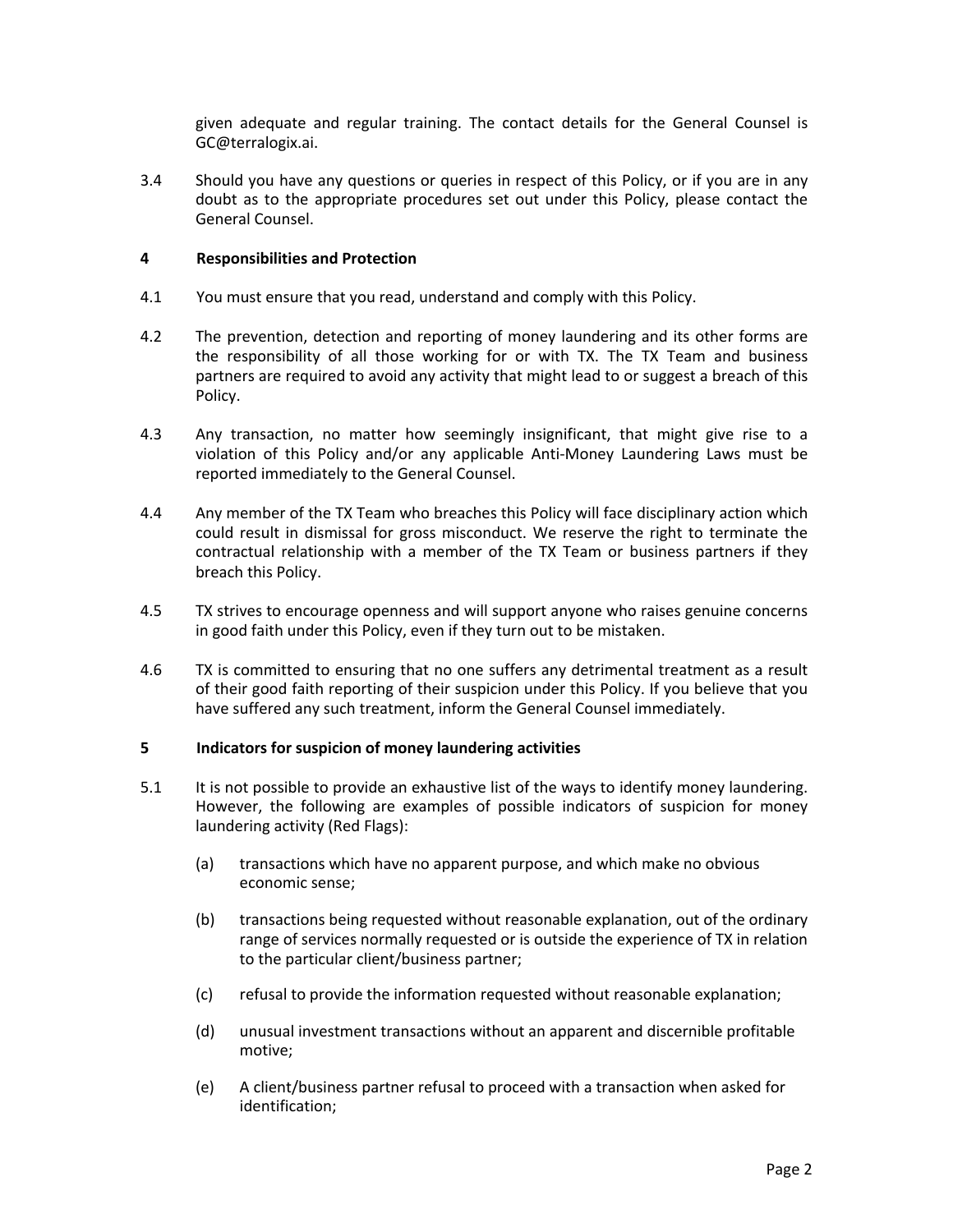- (f) the extensive use of offshore accounts, companies or structures in circumstances where the client's/business partner's needs do not support such requirements;
- (g) the size or pattern of transactions is out of line with any pattern that has previously emerged, without reasonable explanation;
- (h) cash payment been offered by the business partners/clients;
- (i) the client/business partner has no physical presence in the relevant country or where business is to be transacted in a country with a poor reputation record;
- (j) business activities that contradict core brand values;
- (k) suspiciously close ties to government officials, previous allegations of corruption or unethical behaviour or a lack of proportionality between the proposed work and fees; or
- (l) other activity that might lead to a breach of this Policy.
- 5.2 TX Team and business partners should be aware of the Red Flags which may indicate that money laundering is taking place or providing grounds to raise suspicion.
- 5.3 The Red Flag list is not exhaustive, and TX Team and business partners should apply common sense in determining whether there may be other reasons for TX not to use a potential partner to provide the relevant services or enter into any contract with such a potential partner.

#### **6 Identification Procedures**

- 6.1 TX aims to implement, as far as practicable, procedures to prevent money laundering. The framework for doing so is set out below.
	- (a) TX will only appoint intermediaries (including sales agents, introducers and other similar consultants) and engage with business partners who demonstrate business integrity at all times and who practice ethical conduct which meets the standards expected by TX and all applicable laws and regulations.
	- (b) The appointment of intermediaries and engagement of business partners is subject to the approval of the General Counsel or compliance officer.
	- (c) Prior to entering into any contract or business relationship with any intermediary or business partners, the officer or employee responsible for the appointment must first notify General Counsel or compliance officer (including any suspicion under this Policy) in writing (email is sufficient). If General Counsel or compliance officer deems it necessary, the appointing officer or employee may be requested to complete and submit a due diligence checklist particularly where there are likely to be money follows between the parties as part of a transaction or partnership other than for the simple sale of goods or provision of services in the ordinary course.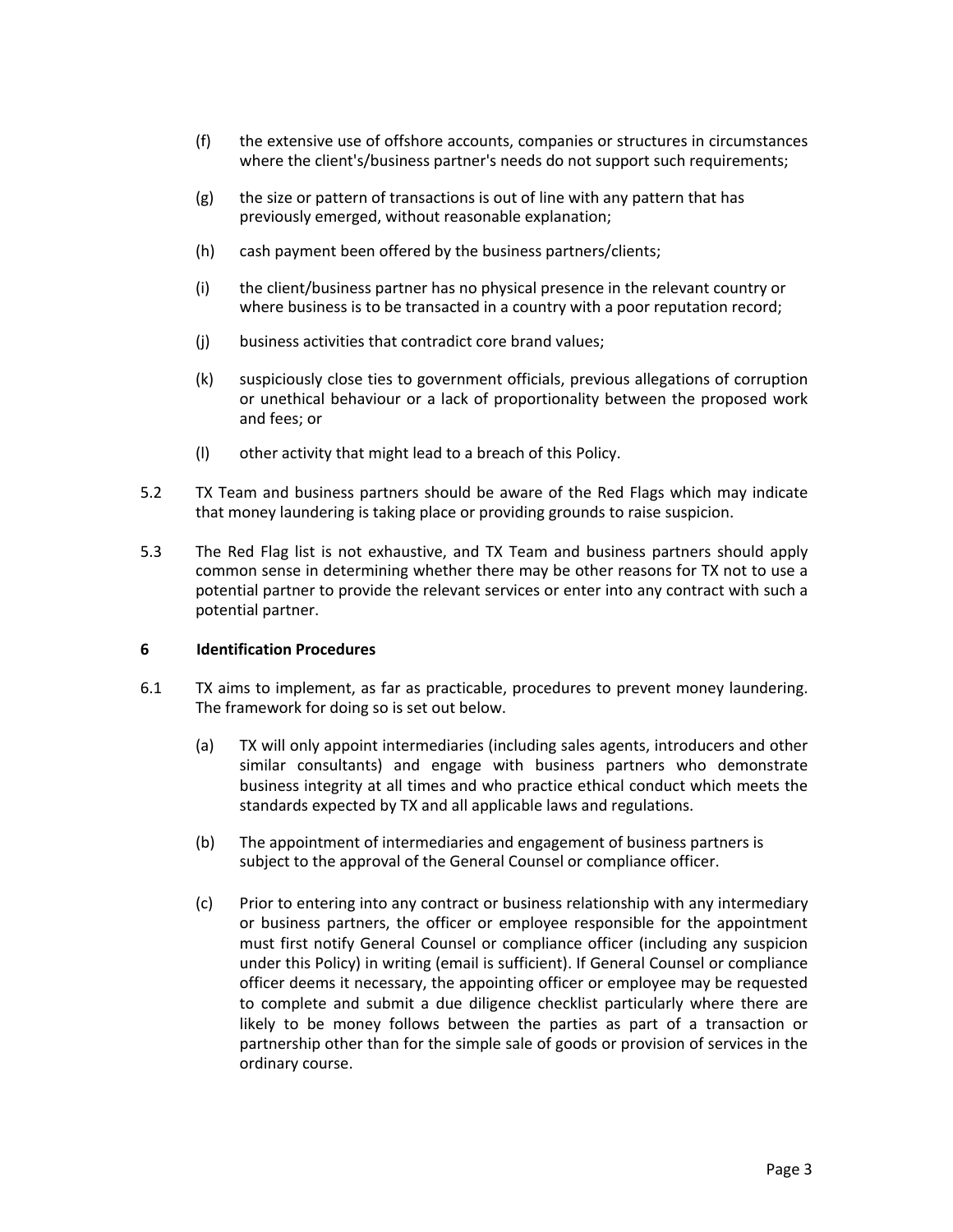- 6.2 The General Counsel will then consider the proposal and carry out further due diligence as they consider necessary before confirming their approval of the appointment. Due diligence will be carried out by or at the request of the General Counsel who may retain third party services available to TX to assist with the due diligence.
- 6.3 Decisions not to engage in a business or to cease to do business will be taken by the Management Team.

### **7 Raising a Concern**

- 7.1 You are encouraged to raise concerns about any issue or suspicion at the earliest possible stage. Any uncertainties as to whether a particular act constitutes money laundering, or any other queries, should be raised with the General Counsel.
- 7.2 Persons who wish to remain anonymous, by creating a temporary mail address (an email service that is non-jurisdiction specific) and sending an email from the temporary address to GC@terralogix.ai. The email will be received ONLY by the General Counsel, who will take immediate steps to investigate the report independently and confidentially, without recourse to the sender.
- 7.3 If the matter is considered of sufficient seriousness, the General Counsel will consider together appropriate further action, including informing the CEO and CFO, external legal counsel and/or relevant third party authorities.
- 7.4 All appropriate steps will be taken to respect and protect the anonymity of any person making such a report.

# **8 Monitoring and Review**

- 8.1 The Management Team and the General Counsel or Compliance Officer are directly accountable for the oversight of the anti-money laundering program. The General Counsel or Compliance Officer should have the proper authority and sufficient resources to implement and monitor all program activities; he/she will be responsible for ensuring that the TX Team are provided with regular briefings on developments in anti-money laundering law and practice, as deemed appropriate.
- 8.2 Management Team and the General Counsel or Compliance Officer is responsible for ensuring that appropriate systems and controls are put in place locally and that this Policy is effectively implemented.
- 8.3 If any aspect of this Policy appears to be inadequate to ensure local compliance with relevant anti-money laundering law, it will be escalated immediately to the Management Team with a view to highlighting the need for changes to or enhancement of this Policy.
- 8.4 The General Counsel or Compliance Officer is responsible for ensuring that the assessment of local compliance with this Policy is included in internal and any external audit terms of reference, as appropriate. In addition the General Counsel will be